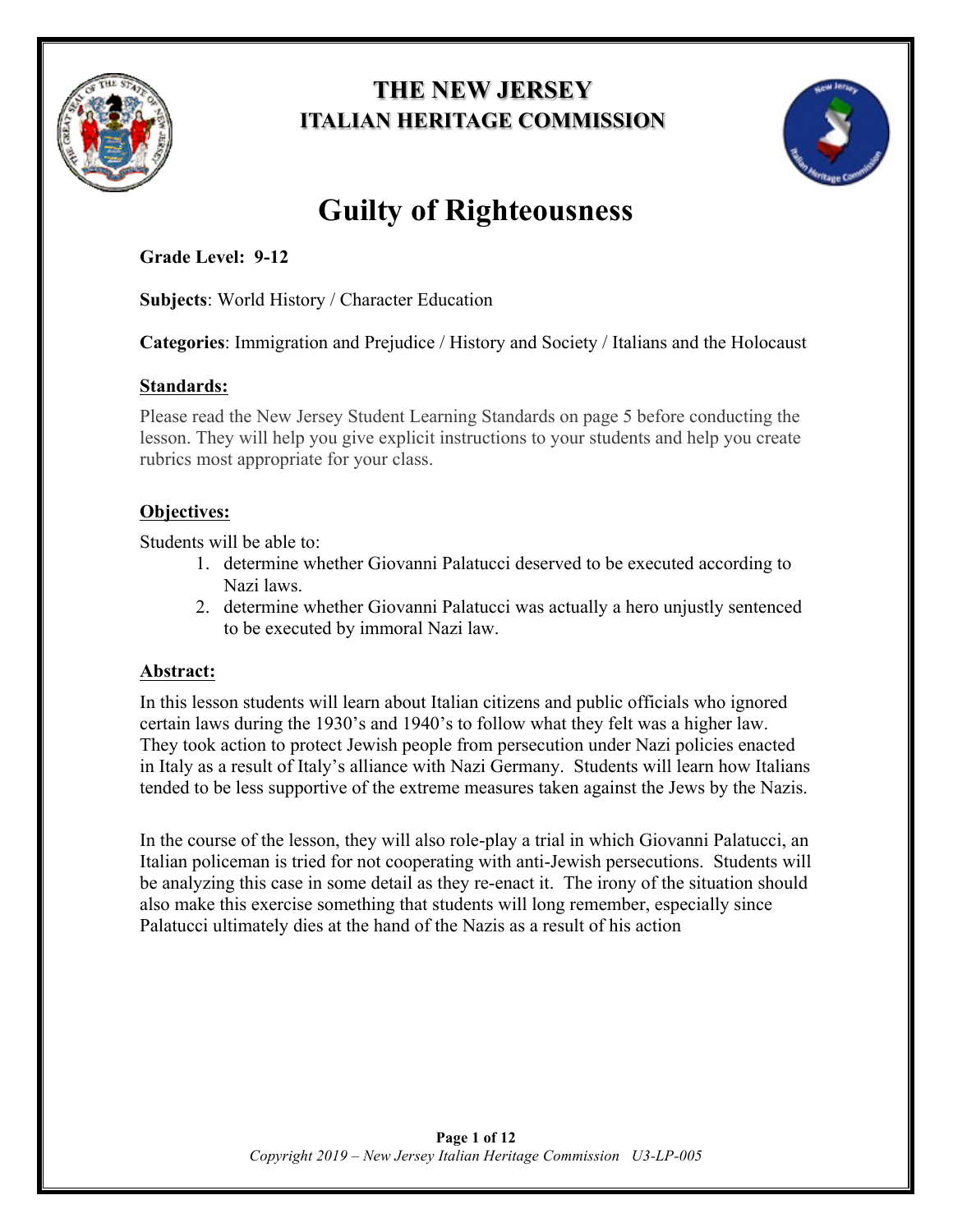#### **Key Terms:**

| <b>Concentration Camps</b> | Labor and Death camps organized by the Nazis to<br>concentrate slave labor and those destined for systematic<br>execution.                |
|----------------------------|-------------------------------------------------------------------------------------------------------------------------------------------|
| Holocaust                  | The attempted extermination of the Jewish population and<br>other "undesirables" in Europe by the German Nazis.                           |
| Nazi                       | The National Socialist German Workers' Party in Germany<br>under the leadership of Adolf Hitler. They ruled Germany<br>from 1933 to 1945. |
| Righteousness              | In accordance with virtue or morality.                                                                                                    |

#### **Background:**

After years of relative tolerance for Jewish Italians within the Italian government and within the Fascist Party, Benito Mussolini issued his anti-Jewish laws in 1938 to placate his new ally, Adolf Hitler. One Italian hero in particular, Giovanni Palatucci, ignored these laws and helped save as many as 5,000 Jews from almost certain death. Palatucci, a policeman in the port city Fiume, Italy (now Rijeka, Croatia), falsified travel documents of Eastern European Jews escaping persecution in Croatia and allowed them to settle in Fiume. He also helped many Jews escape to Palestine on ships that had originally left from the Italian port city. When the Italian Fascist government ordered Palatucci to send Italian Jews to Italian concentration (not death) camps, Palatucci made sure that they were sent to a large camp in Campania in southern Italy. His uncle, Bishop Giuseppe Maria Palatucci, had turned the camp into a refuge for Jews from Nazi and Fascist persecution. The Jews concentrated in Campania escaped the harsh conditions found in northern Italian concentration camps, and they were spared going to Nazi death camps, once the German Army had invaded the north in 1943.

After Italian partisans overthrew Benito Mussolini during the Allied invasion of Italy in 1943, Nazi Germany invaded northern Italy. They re-established a northern Italian Fascist puppet government. The German invaders quickly started to round up Italian Jews and sent them to Nazi death camps in Poland. Many Italians came to their fellow countrymen's aid and worked to hide Jews or help them to escape to safer parts of Italy, under Allied control.

The Nazis ordered Palatucci to provide them with a list of all Jews in Fiume and in the nearby areas. Heroically, Palatucci ignored the Nazi orders and destroyed all of his records. The furious Nazis arrested Palatucci for conspiracy in September 1944 and sentenced him to death. The sentence was later commuted, and he was sent to the death camp at Dachau, where he died within a month.

#### **Procedures:**

- I. Divide students into two equal groups.
	- a. Prosecution team
	- b. Defense team
- II. Divide each team into sub groups
	- a. Research team

**Page 2 of 12** *Copyright 2019 – New Jersey Italian Heritage Commission U3-LP-005*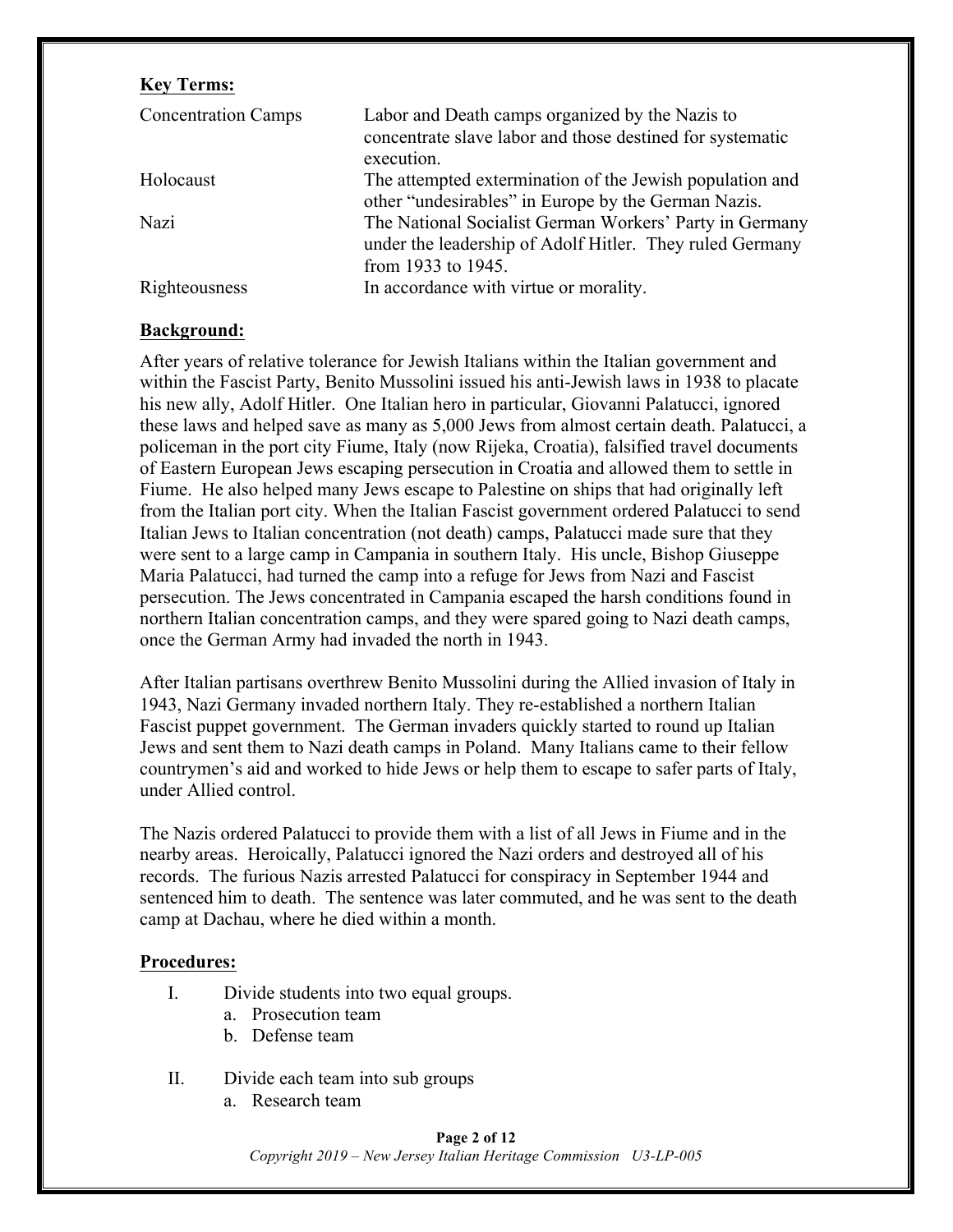- b. Writing team
- c. Presenting team
- III. Over a three to five day period (in-class, as an out-of-class assignment, or both):
	- a. All students will research whether Giovanni Palatucci had violated Nazi laws and had indeed sacrificed his own safety and comfort to save Jews from Nazi persecution.
		- i. The prosecutors will record reasons why Giovanni Palatucci had indeed saved Jews from Nazi persecution, committed treason, and had violated Nazi law.
		- ii. The defense team will record reasons why Giovanni Palatucci had not violated Nazi law and was innocent; thus, he should not be punished.
	- b. The research team will organize all of the data so the writers and the orators can use the information in their presentations
	- c. The writers will organize the research data into a formal, five-page, double-spaced essay, (with citations) explaining their position.
	- d. The orators will organize their data into a speech to present at a fictitious Nazi court.
- IV. Hold a mock trial (debate) in the class.
	- a. Have the prosecutors offer written and oral arguments showing how Giovanni Palatucci had rescued Jews from Nazi persecution and how they had violated Nazi law.
		- i. Give the prosecutors fifteen minutes to offer their evidence.
			- 1. Allow the defense team to ask the prosecutors two questions.
			- 2. Allow the prosecutors one minute to answer each of the questions.
	- b. Have the defenders offer written and oral evidence to show that Giovanni Palatucci had not violated Nazi Law.
		- i. Give the defense fifteen minutes to offer their evidence.
			- 1. Allow the prosecutors to ask the defense two questions.
			- 2. Allow the defense team one minute to answer each of the questions.
- V. Homework
	- a. Have the students read copies of both presentations.
	- b. Have students write a paragraph explaining why they will vote to convict Palatucci or exonerate him according to Nazi law.
- VI. On the following day:
	- a. Have students vote whether Palatucci was guilty or not guilty of violating Nazi Law.
	- b. Once the vote has been recorded and reported, tell the students that the Nazis had tried Palatucci for treason and had sentenced him to death. The sentence was commuted and Palatucci was sent to the Nazi death camp at Dachau, where he died within one month.

#### **Page 3 of 12**

*Copyright 2019 – New Jersey Italian Heritage Commission U3-LP-005*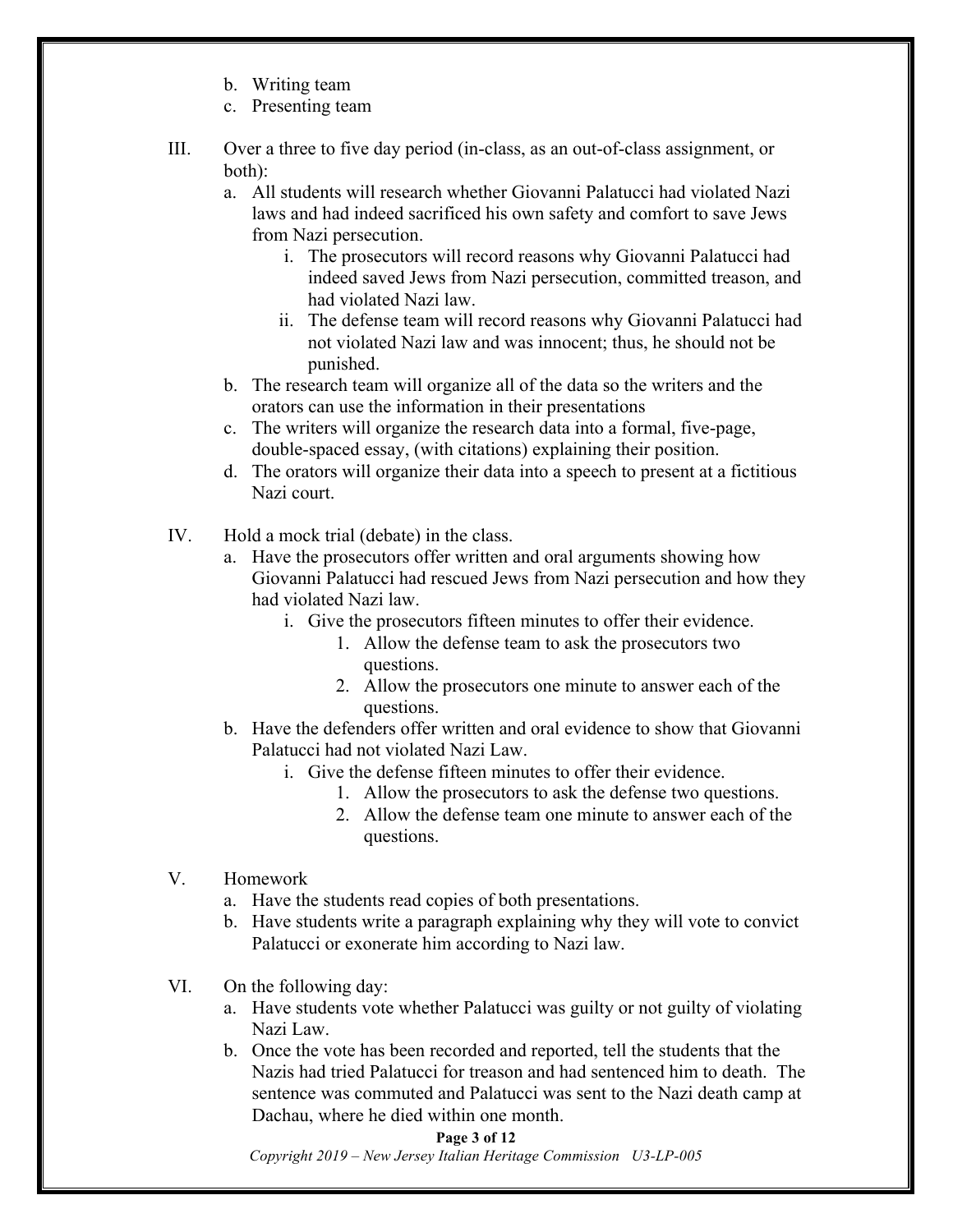- i. Students have already been aware of the outcome from their report and research.
	- 1. Ask them whether this was a just verdict and sentence since they were in accordance to the Nazi law.
		- a. If they say yes, ask them whether the state's law is supreme and why that is so.
	- 2. If they say no, ask students to what law can they appeal to? What makes the verdict unjust? By what authority?

#### **Homework:**

Have students answer the following questions in paragraph form.

- 1. Does an individual have a moral obligation to ignore or violate an unjust law? Explain
	- How can one determine whether a law is unjust?
- 3. Must that authority that determines whether a law is just or not be greater than mere personal opinion or personal feelings? Explain
- 4. By what authority can one appeal to in order to violate an unjust national law that has been upheld by a national court and/or political system? Explain

#### **Resources for Giovanni Palatucci:**

- $\checkmark$  Holocaust Survivors' Network http://isurvived.org/Rightheous\_Folder/Palatucci\_Giovanni.html
- $\checkmark$  Giovanni Palatucci, Policemen and Man of God http://www.ewtn.com/vnews/getstory.asp?number=1947
- $\checkmark$  Articles on Giovanni Palatucci on International Raoul Wallenberg Foundation http://www.raoulwallenberg.net/?en/saviors/others/palatucci/
- $\checkmark$  Giovanni Palatucci: The Palatucci Family: The Righteous Among The Nations http://db.yadvashem.org/righteous/family.html?language=en&itemId=4043708

Margherita Marchione. *Yours Is a Precious Witness: Memoirs of Jews and Catholics in Wartime Italy*, Paulist Press, 1997.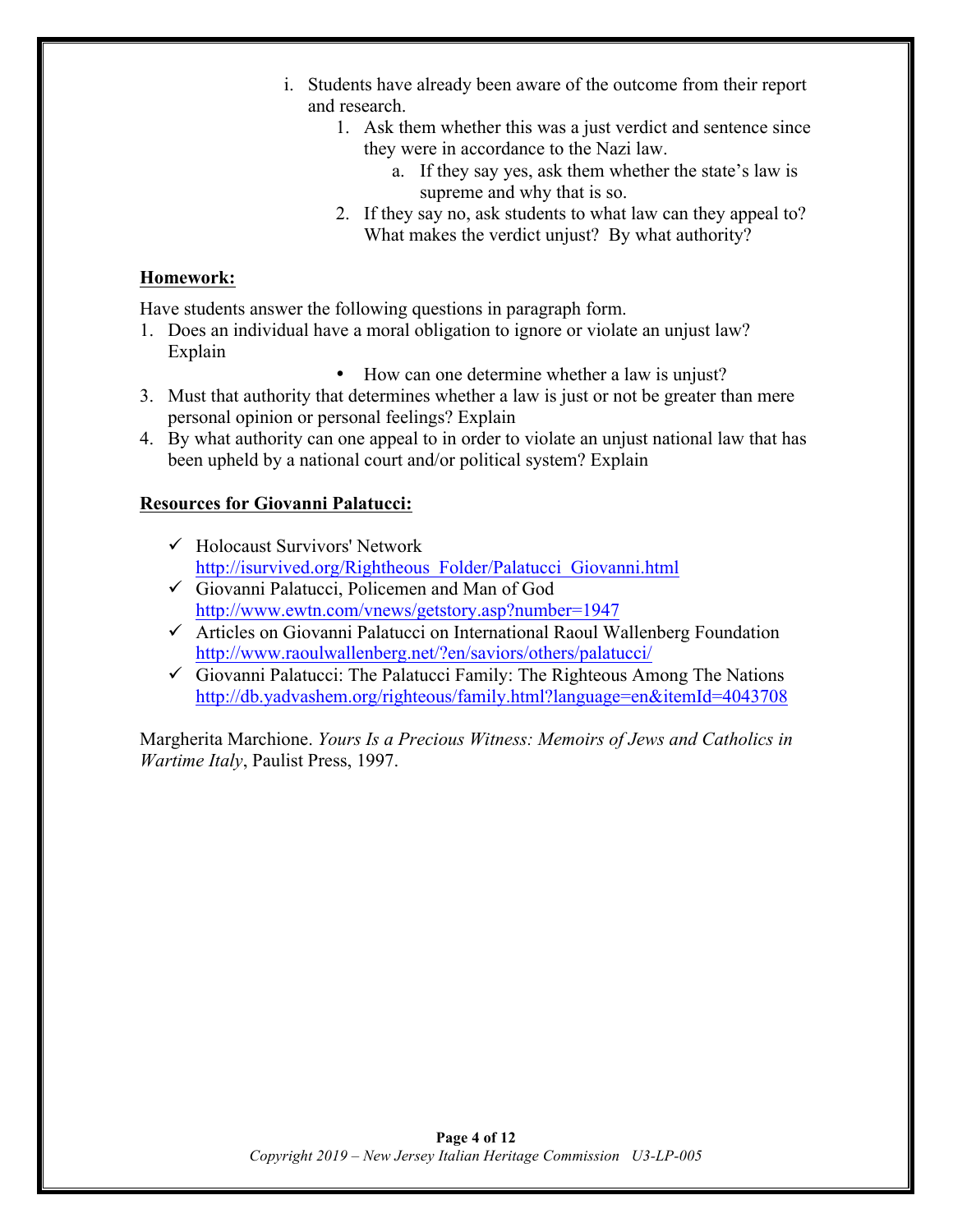## **New Jersey Student Learning Standards Social Studies**

6.2.12.A.4.c Analyze the motivations, causes, and consequences of the genocides of Armenians, Roma (gypsies), and Jews, as well as the mass exterminations of Ukrainians and Chinese.

6.2.12.A.4.d Assess government responses to incidents of ethnic cleansing and genocide.

### **English Language Arts**

W.9-10.1 Write arguments to support claims in an analysis of substantive topics or texts, using valid reasoning and relevant and sufficient evidence.

W.9-10.1.a. Introduce precise claim(s), distinguish the claim(s) from alternate or opposing claims, and create an organization that establishes clear relationships among claim(s), counterclaims, reasons, and evidence.

W.9-10.1. b. Develop claim(s) and counterclaims avoiding common logical fallacies, propaganda devices, and using sound reasoning, supplying evidence for each while pointing out the strengths and limitations of both in a manner that anticipates the audience's knowledge level and concerns.

W.9-10.1. c. Use transitions (e.g. words, phrases, clauses) to link the major sections of the text, create cohesion, and clarify the relationships between claim(s) and reasons, between reasons and evidence, and between claim(s) and counterclaims.

W.9-10.1. d. Establish and maintain a style and tone appropriate to the audience and purpose (e.g. formal and objective for academic writing) while attending to the norms and conventions of the discipline in which they are writing.

W.9-10.1. e. Provide a concluding paragraph or section that supports the argument presented.

W.9-10.2 Write informative/explanatory texts to examine and convey complex ideas, concepts, and information clearly and accurately through the effective selection, organization, and analysis of content.

W.9-10.2 a. Introduce a topic; organize complex ideas, concepts, and information to make important connections and distinctions; include formatting (e.g., headings), graphics (e.g., figures, tables), and multimedia when useful to aiding comprehension.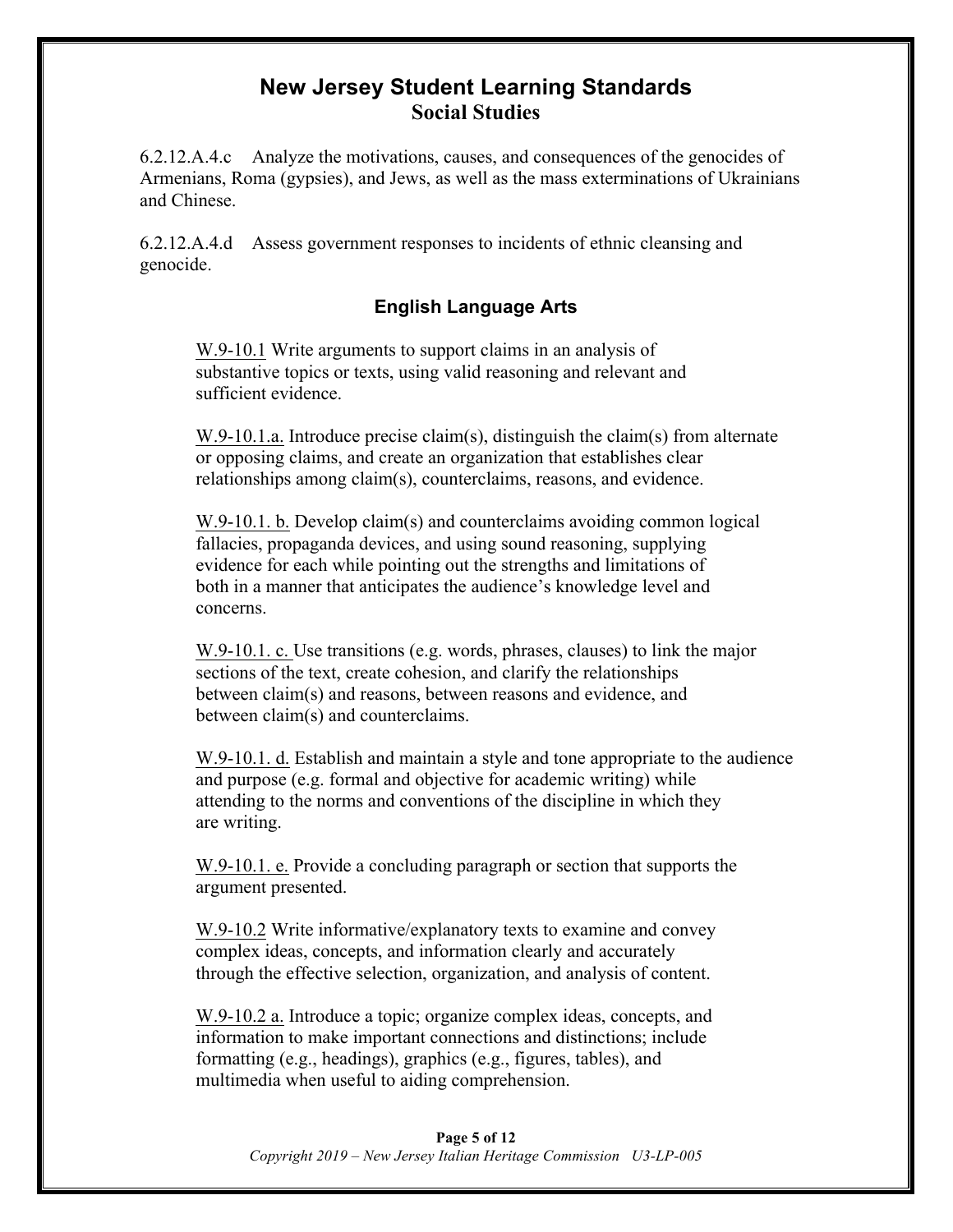W.9-10.2. b. Develop the topic with well-chosen, relevant, and sufficient facts, extended definitions, concrete details, quotations, or other information and examples appropriate to the audience's knowledge of the topic.

W.9-10.2. c. Use appropriate and varied transitions to link the major sections of the text, create cohesion, and clarify the relationships among complex ideas and concepts.

W.9-10.2. d. Use precise language and domain-specific vocabulary to manage the complexity of the topic.

W.9-10.2. e. Establish and maintain a style and tone appropriate to the audience and purpose (e.g. formal and objective for academic writing) while attending to the norms and conventions of the discipline in which they are writing.

W.9-10.2. f. Provide a concluding paragraph or section that supports the argument presented (e.g., articulating implications or the significance of the topic).

W.9-10.3 Write narratives to develop real or imagined experiences or events using effective technique, well-chosen details, and wellstructured event sequences.

W.9-10.3.a. Engage and orient the reader by setting out a problem, situation, or observation, establishing one or multiple point(s) of view, and introducing a narrator and/or characters; create a smooth progression of experiences or events.

W.9-10.3.b. Use narrative techniques, such as dialogue, pacing, description, reflection, and multiple plot lines, to develop experiences, events, and/or characters.

W.9-10.3.c. Use a variety of techniques to sequence events so that they build on one another to create a coherent, complete and comprehensive piece.

W.9-10.3.d. Use precise words and phrases, telling details, and sensory language to convey a vivid picture of the experiences, events, setting, and/or characters.

W.9-10.3.e. Provide a conclusion that follows from and reflects on what is experienced, observed, or resolved over the course of the narrative

W.9-10.4 Produce clear and coherent writing in which the development, organization, and style are appropriate to task, purpose, and audience. (Gradespecific expectations for writing types are defined in standards 1–3 above.)

W.9-10.5. Develop and strengthen writing as needed by planning, revising,

**Page 6 of 12** *Copyright 2019 – New Jersey Italian Heritage Commission U3-LP-005*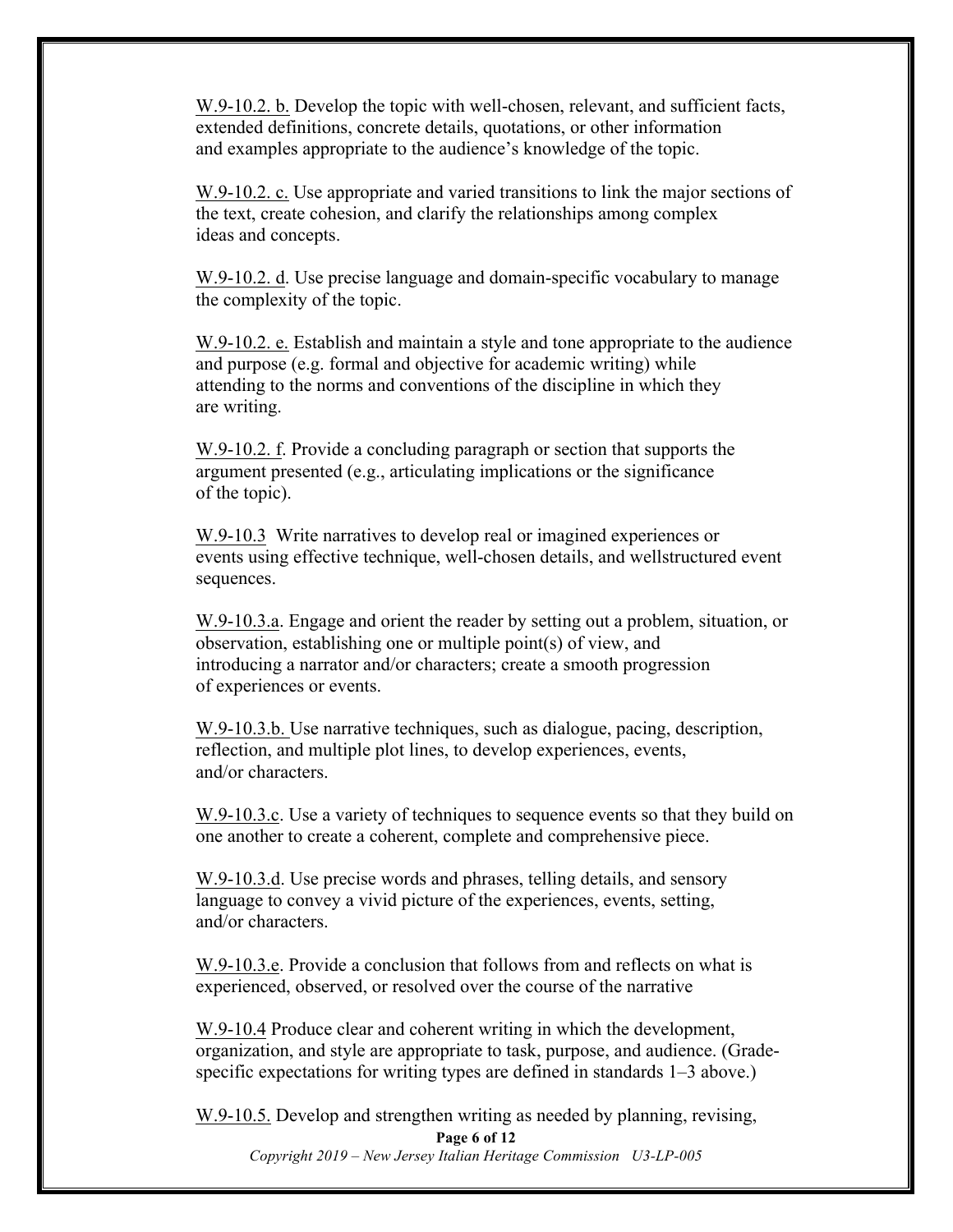editing, rewriting, trying a new approach, or consulting a style manual (such as MLA or APA Style), focusing on addressing what is most significant for a specific purpose and audience. (Editing for conventions should demonstrate command of Language standards

W.9-10.7 Conduct short as well as more sustained research projects to answer a question (including a self-generated question) or solve a problem; narrow or broaden the inquiry when appropriate; synthesize multiple sources on the subject, demonstrating understanding of the subject under investigation.

W.9-10.8 Gather relevant information from multiple authoritative print and digital sources, using advanced searches effectively; assess the usefulness of each source in answering the research question; integrate information into the text selectively to maintain the flow of ideas, avoiding plagiarism and following a standard format for citation (MLA or APA Style Manuals)

W.9-10.9 Draw evidence from literary or nonfiction informational texts to support analysis, reflection, and research.

W.11-12.1 Write arguments to support claims in an analysis of substantive topics or texts, using valid reasoning and relevant and sufficient evidence.

W.11-12.1a. Introduce precise, knowledgeable claim(s), establish the significance of the claim(s), distinguish the claim(s) from alternate or opposing claims, and create an organization that logically sequences claim(s), counterclaims, reasons, and evidence.

W.11-12.1.b. Develop claim(s) and counterclaims avoiding common logical fallacies and using sound reasoning and thoroughly, supplying the most relevant evidence for each while pointing out the strengths and limitations of both in a manner that anticipates the audience's knowledge level, concerns, values, and possible biases.

W.11-12.1. c. Use transitions (e.g. words, phrases, clauses) to link the major sections of the text, create cohesion, and clarify the relationships between claim(s) and reasons, between reasons and evidence, and between claim(s) and counterclaims.

W.11-12.1. d. Establish and maintain a style and tone appropriate to the audience and purpose (e.g. formal and objective for academic writing) while attending to the norms and conventions of the discipline in which they are writing.

W.11-12.1e. Provide a concluding paragraph or section that supports the argument presented (e.g., articulating implications or the significance of the topic).Write arguments to support claims in an analysis of substantive topics or texts, using valid reasoning and relevant and sufficient evidence.

W.11-12.2 Write informative/explanatory texts to examine and convey complex ideas, concepts, and information clearly and

> **Page 7 of 12** *Copyright 2019 – New Jersey Italian Heritage Commission U3-LP-005*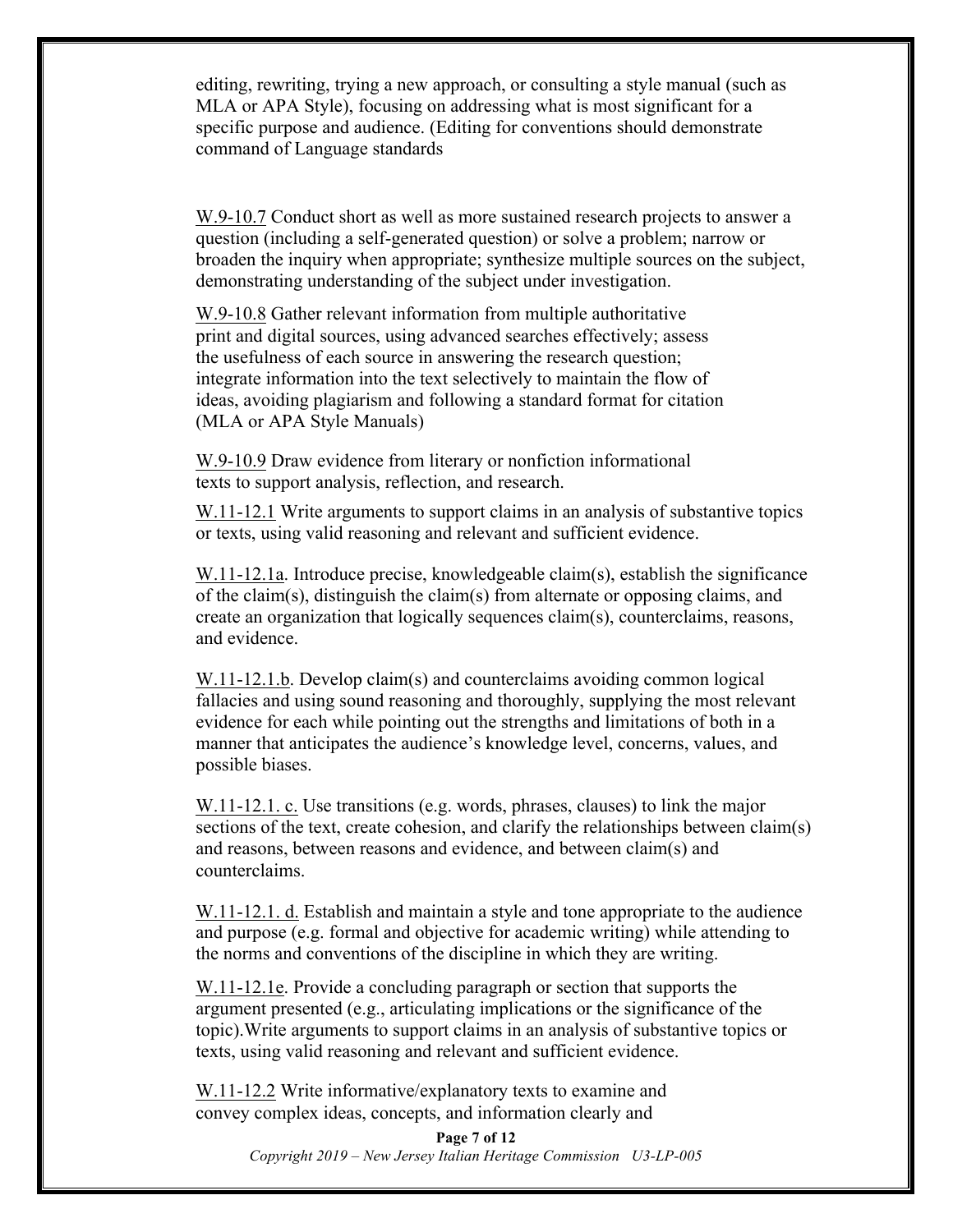accurately through the effective selection, organization, and analysis of content.

W.11-12.2. a. Introduce a topic; organize complex ideas, concepts, and information so that each new element builds on that which precedes it to create a unified whole; include formatting (e.g., headings), graphics (e.g., figures, tables), and multimedia when useful to aiding comprehension.

W.11-12.2. b. Develop the topic thoroughly by selecting the most significant and relevant facts, extended definitions, concrete details, quotations, or other information and examples appropriate to the audience's knowledge of the topic.

W.11-12.2. c. Use appropriate and varied transitions and syntax to link the major sections of the text, create cohesion, and clarify the relationships among complex ideas and concepts.

W.11-12.2. d. Use precise language, domain-specific vocabulary, and techniques such as metaphor, simile, and analogy to manage the complexity of the topic.

W.11-12.2. e. Establish and maintain a style and tone appropriate to the audience and purpose (e.g. formal and objective for academic writing) while attending to the norms and conventions of the discipline in which they are writing.

W.11-12.2. f. Provide a concluding paragraph or section that supports the argument presented (e.g., articulating implications or the significance of the topic).

W.11-12.3 Write narratives to develop real or imagined experiences or events using effective technique, well-chosen details, and well-structured event sequences.

W.11-12.3a Engage and orient the reader by setting out a problem, situation, or observation and its significance, establishing one or multiple point(s) of view, and introducing a narrator and/or characters; create a smooth progression of experiences or events.

W.11-12.3b Use narrative techniques, such as dialogue, pacing, description, reflection, and multiple plot lines, to develop experiences, events, and/or characters.

W.11-12.3c Use a variety of techniques to sequence events so that they build on one another to create a coherent whole and build toward a particular tone and outcome (e.g., a sense of mystery, suspense, growth, or resolution).

#### **Page 8 of 12** *Copyright 2019 – New Jersey Italian Heritage Commission U3-LP-005*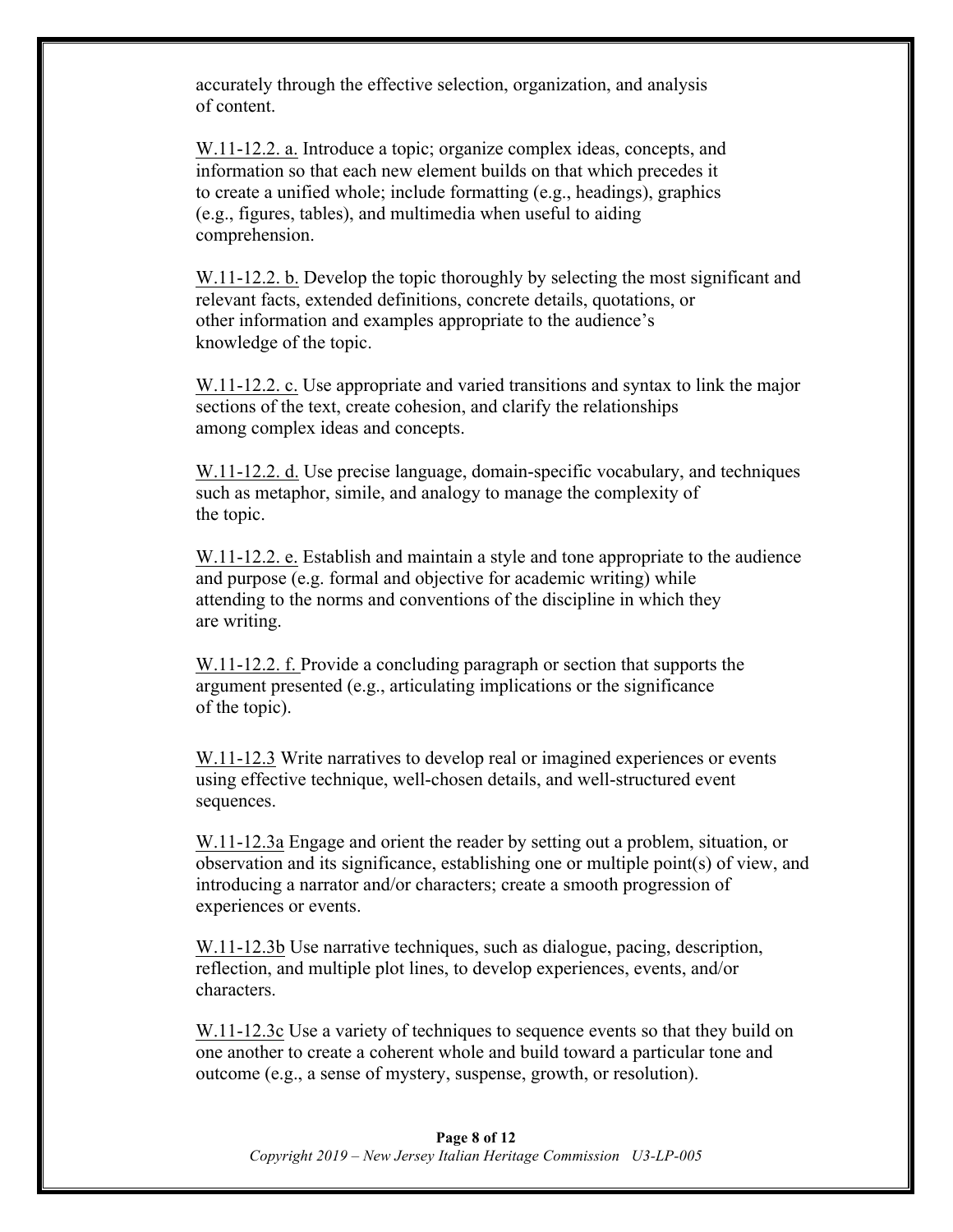W.11-12.3d Use precise words and phrases, telling details, and sensory language to convey a vivid picture of the experiences, events, setting, and/or characters.

W.11-12.3e Provide a conclusion that follows from and reflects on what is experienced, observed, or resolved over the course of the narrative.

W.11-12.4 Produce clear and coherent writing in which the development, organization, and style are appropriate to task, purpose, and audience.

W.11-12.5. Develop and strengthen writing as needed by planning, revising, editing, rewriting, trying a new approach, or consulting a style manual (such as MLA or APA Style), focusing on addressing what is most significant for a specific purpose and audience. (Editing for conventions should demonstrate command of Language standards 1–3 up to and including grades 11-12.)

W.11-12.7 Conduct short as well as more sustained research projects to answer a question (including a self-generated question) or solve a problem; narrow or broaden the inquiry when appropriate; synthesize multiple sources on the subject, demonstrating understanding of the subject under investigation.

W.11-12.8 Gather relevant information from multiple authoritative print and digital sources, using advanced searches effectively; assess the strengths and limitations of each source in terms of the task, purpose, and audience; integrate information into the text selectively to maintain the flow of ideas, avoiding plagiarism and overreliance on any one source and following a standard format for citation (MLA or APA Style Manuals).

W.11-12.9 Draw evidence from literary or informational texts to support analysis, reflection, and research.

SL.9-10.1 . Initiate and participate effectively in a range of collaborative discussions (one-on-one, in groups, and teacher-led) with peers on grades 9–10 topics, texts, and issues, building on others' ideas and expressing their own clearly and persuasively.

SL.9-10.1. a. Come to discussions prepared, having read and researched material under study; explicitly draw on that preparation by referring to evidence from texts and other research on the topic or issue to stimulate a thoughtful, well-reasoned exchange of ideas.

SL.9-10.1.b. Collaborate with peers to set rules for discussions (e.g. informal consensus, taking votes on key issues, presentation of alternate views); develop clear goals and assessment criteria (e.g. student developed rubric) and assign individual roles as needed.

SL.9-10.1. c. Propel conversations by posing and responding to questions that relate the current discussion to broader themes or larger ideas; actively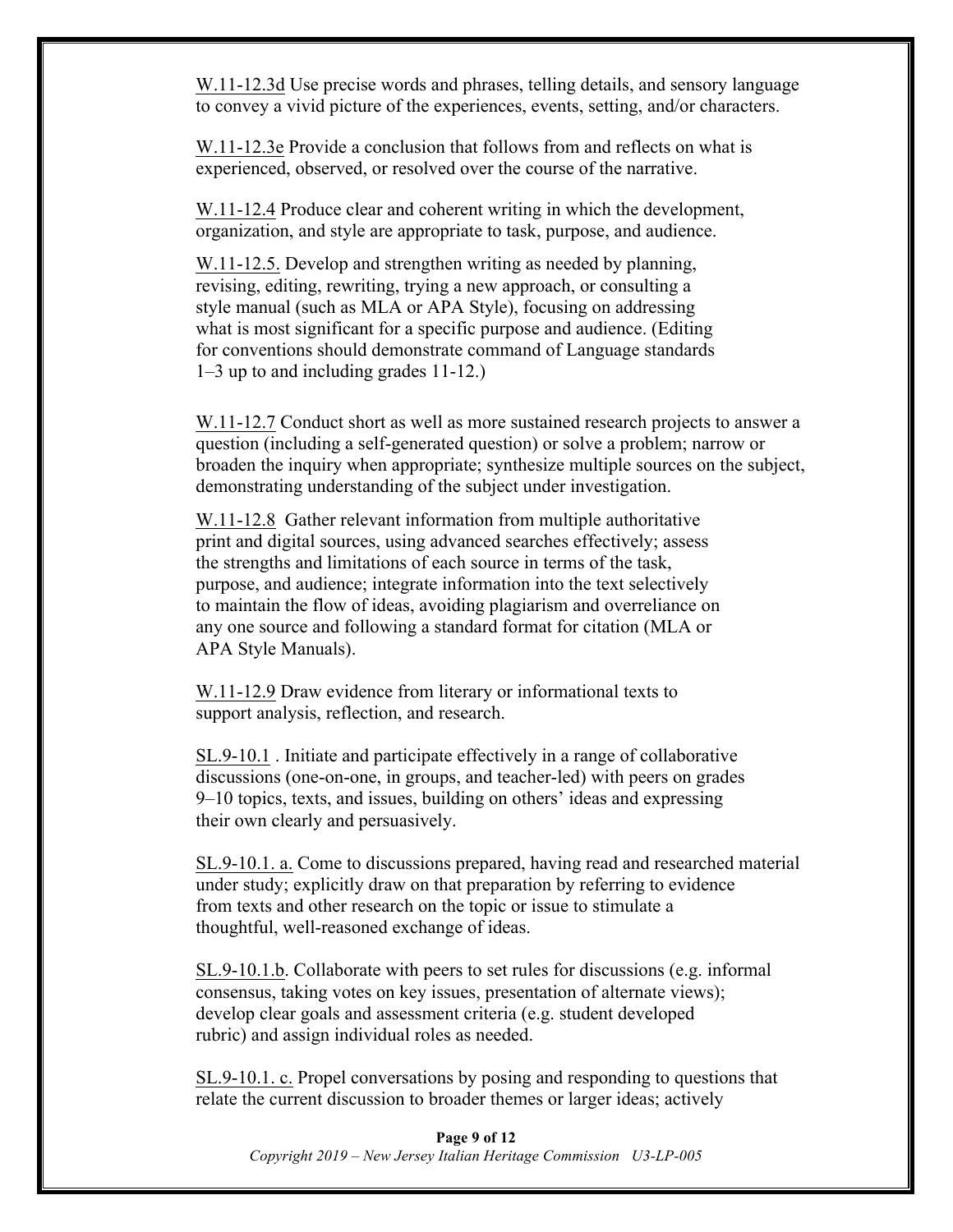incorporate others into the discussion; and clarify, verify, or challenge ideas

SL.9-10.1. d. Respond thoughtfully to various perspectives, summarize points of agreement and disagreement and justify own views. Make new connections in light of the evidence and reasoning presented.

SL.9-10.2. Integrate multiple sources of information presented in diverse media or formats (e.g., visually, quantitatively, qualitatively, orally) evaluating the credibility and accuracy of each source

SL.9-10.3 Evaluate a speaker's point of view, reasoning, and use of evidence and rhetoric, identifying any false reasoning or distorted evidence.

SL.9-10.4 Present information, findings and supporting evidence clearly, concisely, and logically. The content, organization, development, and style are appropriate to task, purpose, and audience

SL.9-10.6 Adapt speech to a variety of contexts and tasks, demonstrating command of formal English. (See grades 9–10 Language standards 1 and 3 for specific expectations.).

SL.11-12.1 Initiate and participate effectively in a range of collaborative discussions (one-on- one, in groups, and teacher-led) with peers on grades 11–12 topics, texts, and issues, building on others' ideas and expressing their own clearly and persuasively.

SL.11-12.1.a. Come to discussions prepared, having read and researched material under study; explicitly draw on that preparation by referring to evidence from texts and other research on the topic or issue to stimulate a thoughtful, well reasoned exchange of ideas.

SL.11-12.1.b. Collaborate with peers to promote civil, democratic discussions and decision-making, set clear goals and assessments (e.g., student developed rubrics), and establish individual roles as needed.

SL.11-12.1.c. Propel conversations by posing and responding to questions that probe reasoning and evidence; ensure a hearing for a full range of positions on a topic or issue; clarify, verify, or challenge ideas and conclusions; and promote divergent and creative perspectives.

SL.11-12.1.d. Respond thoughtfully to diverse perspectives; synthesize comments, claims, and evidence made on all sides of an issue; resolve contradictions when possible; and determine what additional information or research is required to deepen the investigation or complete the task

SL.11-12.2 Integrate multiple sources of information presented in diverse media or formats (e.g., visually, quantitatively, qualitatively, orally) evaluating the credibility and accuracy of each source.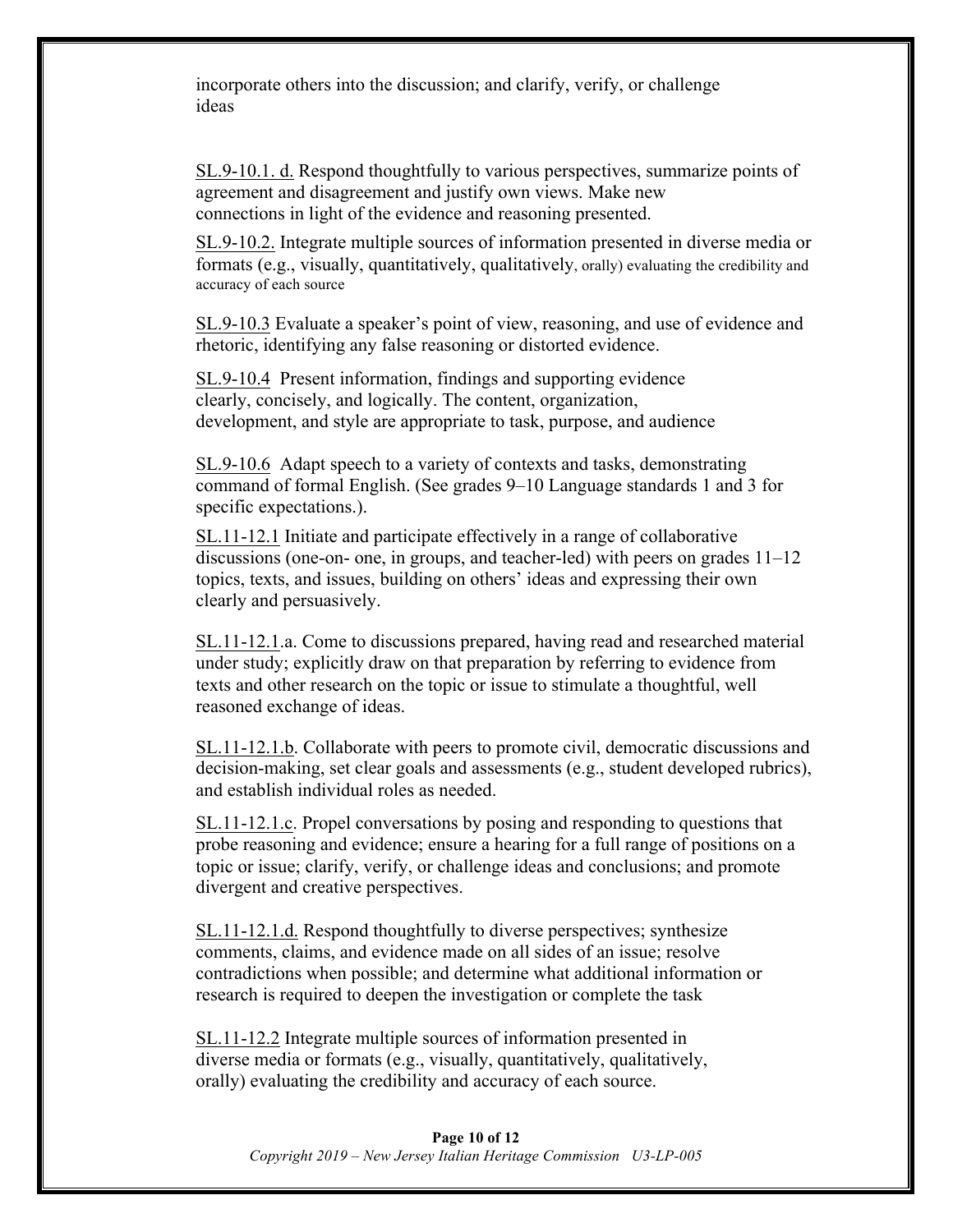SL.11-12.3 Evaluate a speaker's point of view, reasoning, and use of evidence and rhetoric, assessing the stance, premises, links among ideas, word choice, points of emphasis, and tone used.

SL.11-12.4 Present information, findings and supporting evidence clearly, concisely, and logically. The content, organization, development, and style are appropriate to task, purpose, and audience.

SL.11-12.6 Adapt speech to a variety of contexts and tasks, demonstrating a command of formal English when indicated or appropriate. (See grades 11–12 Language standards 1 and 3 here for specific expectations.)

RH.9-10.1. Accurately cite strong and thorough textual evidence, to support analysis of primary and secondary sources, attending to such features as the date and origin of the information.

RH.9-10.2. Determine the theme, central ideas, key information and/or perspective(s) presented in a primary or secondary source; provide an accurate summary that makes clear the relationships among the key details and ideas.

RH.9-10.3. Analyze in detail a series of events described in a text; draw connections between the events, to determine whether earlier events caused later ones or simply preceded them

RH.9-10.4. Determine the meaning of words and phrases as they are used in a text, including vocabulary describing political, social, or economic aspects of history and the social sciences; analyze the cumulative impact of specific word choices on meaning and tone

RH.9-10.5 Analyze how a text uses structure to emphasize key points or advance an explanation or analysis.

RH.9-10.6. Compare the point of view of two or more authors in regards to how they treat the same or similar topics, including which details they include and emphasize in their respective accounts.

RH.9-10.8 Assess the extent to which the reasoning and evidence in a text support the author's claim.

RH.9-10.9. RH.9-10.9. Compare and contrast treatments of the same topic, or of various perspectives, in several primary and secondary sources; analyze how they relate in terms of themes and significant historical concepts

RH.11-12.1 Accurately cite strong and thorough textual evidence, (e.g., via discussion, written response, etc.), to support analysis of primary and secondary sources, connecting insights gained from specific details to develop an understanding of the text as a whole

RH.11-12.2 . Determine the theme, central ideas, information and/or

**Page 11 of 12** *Copyright 2019 – New Jersey Italian Heritage Commission U3-LP-005*